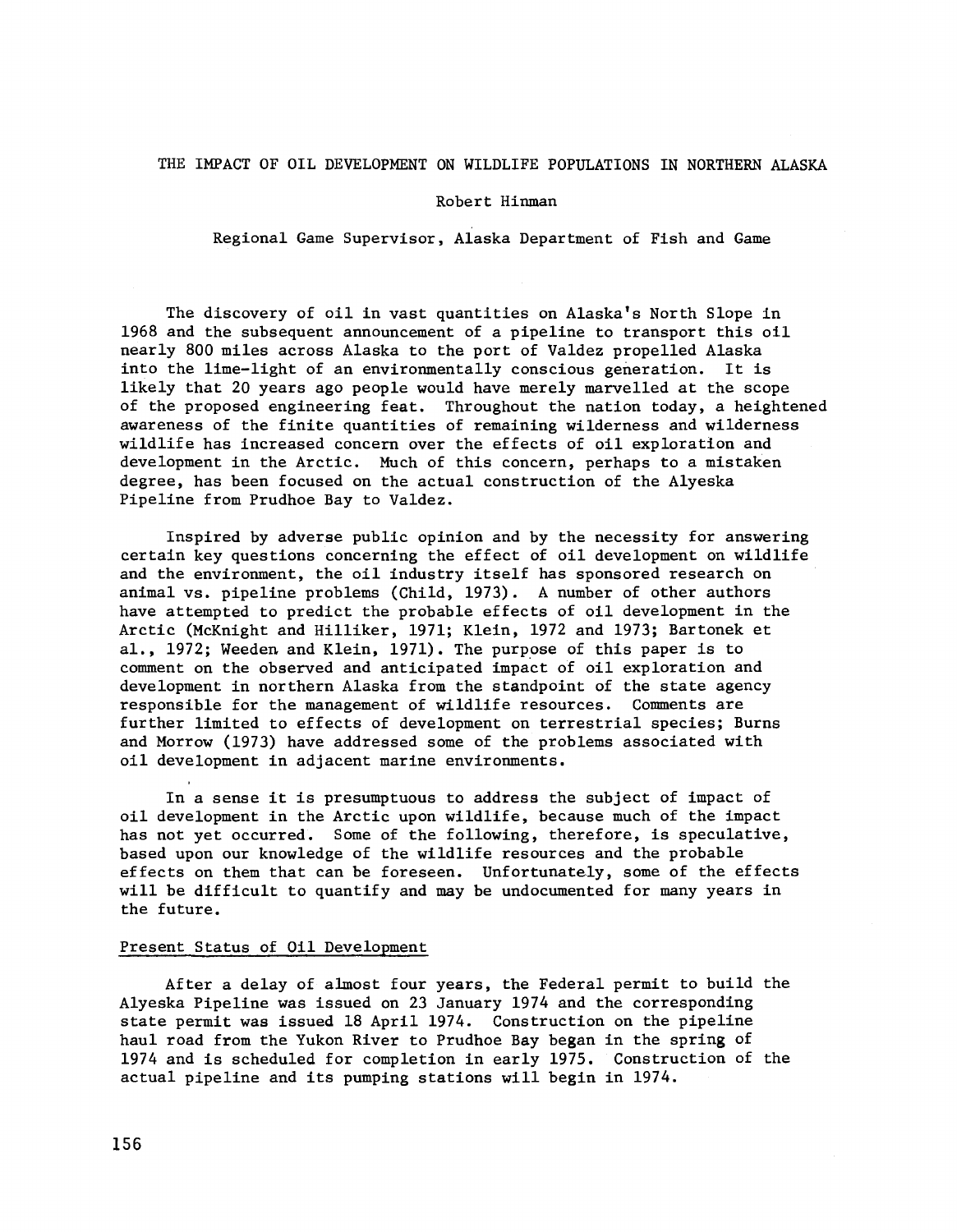Following the initial flurry of activity in 1969 and 1970 when wells were drilled, facilities established on the North Slope, and camps constructed along the pipeline route, there was a period of relative inactivity. This lull in activity was caused largely by problems involved in developing environmental safeguards sufficient to comply with the National Environmental Policy Act, and in settling land ownership claims with the Alaska Native Claims Settlement Act.

Some seismic exploration was conducted during this period, however, and this activity, too, has seemingly increased in 1974 concomitant with the beginning of pipeline haul road construction. Seismic exploration, however, is not limited to areas directly to be served or affected by the pipeline. For example, it has been conducted in the Yukon Flats, Kotzebue Sound, Naval Petroleum Reserve #4, and other areas of Interior and Arctic Alaska. Seismic work has also initiated in the shallow waters of Bering and Beaufort Seas adjacent to western and northern Alaska. On land, much seismic activity has resulted from interest by natives in potential oil on Regional Corporation land selection alternatives.

## Effects on Wildlife: Problem Situations

It is difficult to isolate and discretely identify all known and probable impacts of oil development on wildlife because the economic and social changes, as well as the physical and biological effects, are likely to be profound and far reaching. I would like to discuss here some of the situations that might affect wildlife.

# Development in River Valleys

In considering development's impact upon wildlife, one cannot too readily compare the situations in the Arctic and the Interior or sub-Arctic. For example, an important fact that must be kept in mind in the area north of the Brooks Range (the North Slope) is that many wildlife species. are largely confined to river valleys for food, escape cover and areas in which to bear their young. This generalization applies to most large mammals except caribou (Rangifer tarandus granti), and, to a considerable extent, to raptors and carnivores. In traversing the North Slope one is struck by the abundance of large wildlife adjacent to rivers and the relative paucity of wildlife in the tundra areas between. Moose (Alces alces gigas) are largely confined to the willow bottoms of the relatively narrow river valleys and sometimes occur, as along the Sagavanirktok and Colville Rivers, in surprising densities. Grizzly bears (Ursus arctos) are most commonly found immediately adjacent to the river valleys, particularly in spring. Bluffs along many of these rivers provide the most important nesting habitat for raptors, notably the gyrfalcon (Falco rusticola) and Arctic peregrine falcon (Falco peregrinus tundrius).

Man in his development activities also finds need to utilize the river valleys on the North Slope. They provide the transportation corridors, campsites, and sources of all-important gravel for road and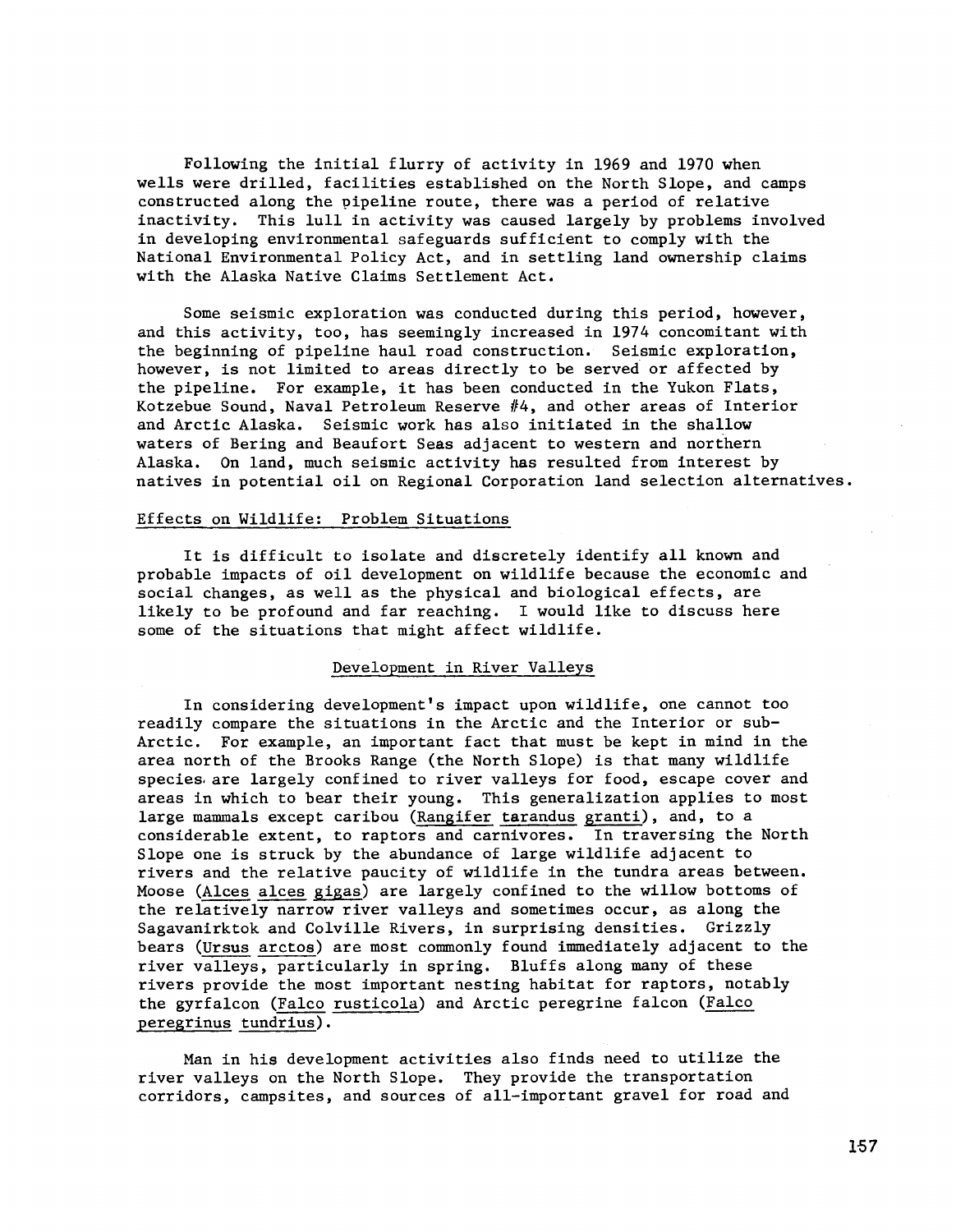other construction. The result, then, is a magnification of the effect of man's presence by concentrating it in some of the most vulnerable and .critical areas of wildlife habitat in the Arctic.

In the forested subarctic of interior Alaska operation in river valleys is not nearly as critical as in the Arctic. Wildlife habitat is more widespread in distribution and the effects of development, though important, are not as critically confined.

### Human-Wildlife Interactions

During the pre-construction phase, one of the chief impacts upon wildlife has been the problem of animal-people confrontations. Although Alyeska Pipeline Service Company (ALPS) policies ban the feeding of wild animals and dictate garbage disposal aimed at minimizing attraction to animals, both practices continue to be a problem and contribute to nuisance animal problems. Solid waste disposal is extremely difficult under Arctic conditions and while Alyeska has made strong efforts to see that all garbage is properly incinerated or otherwise disposed of, improperly cared for garbage continues to attract wild animals, particularly Arctic and red foxes (Alopex lagopus and Vulpes fulva) and grizzly and black bears (Ursus americanus), into camps. In some camps the deliberate feeding of wild animals, particularly for the purpose of photography is widespread even though officially banned. Possession of firearms in the pipeline camps is either forbidden or severely curtailed, but one suspects at times that the "Kodak syndrome" might be an even greater danger to wildlife than is the gun.

Construction personnel (particularly, now, survey crews), as well as seismic crews, are transecting bear habitat and it is inevitable that men and bears will come into contact. The degree to which a bear is considered a menace often depends upon the unfamiliarity with bears of workers brought in from areas outside the state and, to many of them, any bear in sight constitutes cause for alarm. ALPS and its subcontractors have conducted environmental briefings to acquaint personnel going out on pipeline construction with the conditions that will be encountered, including contacts with wild animals, but these briefings seem to have been ineffectual so far in preventing animal-man interactions.

Although pipeline construction surveillance personnel have been added to the Department of Fish and Game, animal nuisance problems are considered an extension of the normal management activities of the Department. These problems have, therefore, added considerably to the work load of the Department management staff. To cope with nuisance animals, particularly bears, the Department has established the policy that, upon receipt of a complaint, we will dispatch a biologist to take appropriate action. The complaining company, however, is required to provide 1) transportation for our man to the problem area, 2) helicopter support if needed to capture the animal and transport it to a remote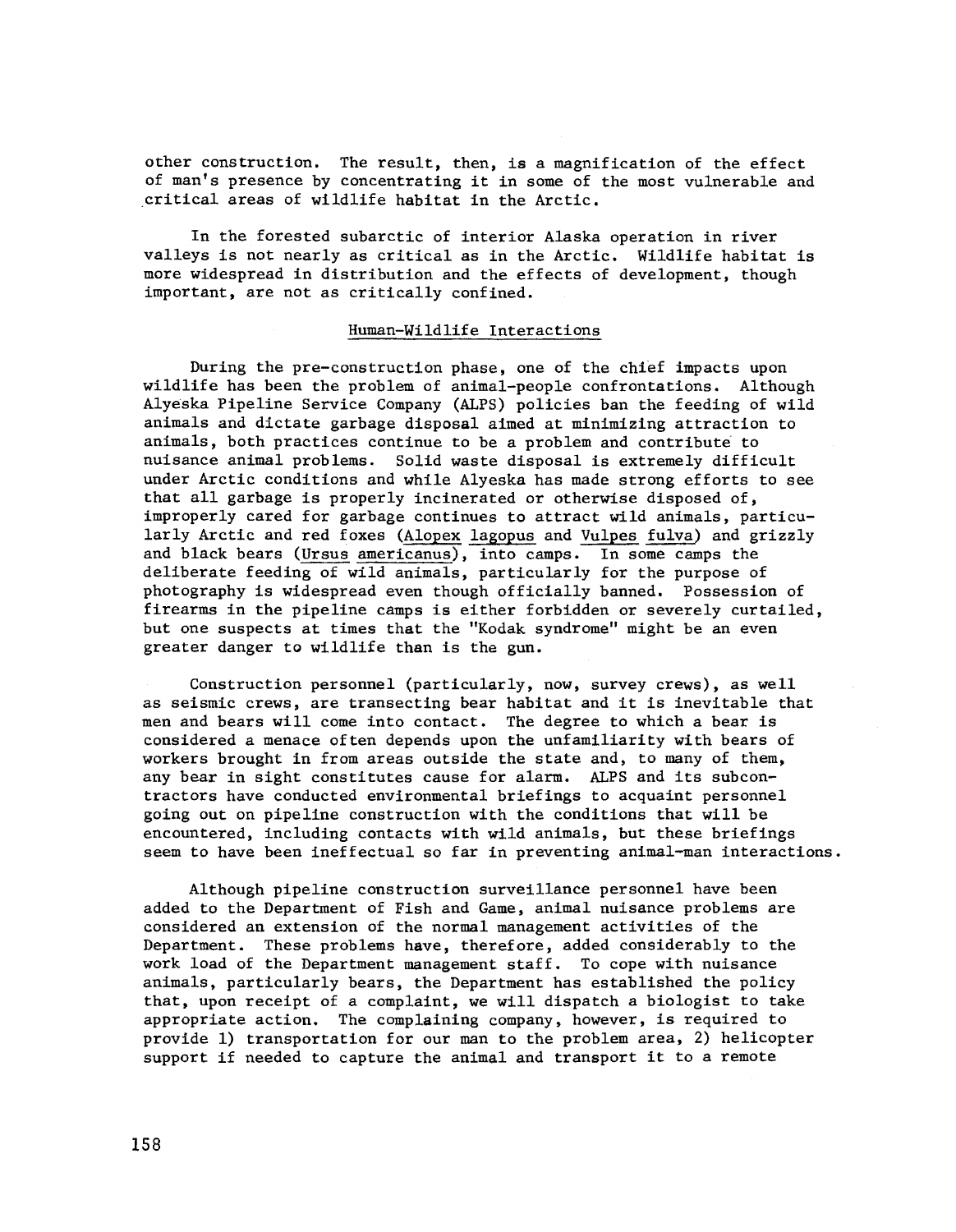location and 3) transportation for our man to his normal duty station. We realize that capturing bears by use of dart guns and transplanting them is not an entirely satisfactory answer because of the bears' strong tendency to return to the point of capture. Regardless, transplanting is considered highly preferable to action which might injure or kill the bear. Fish and Game personnel are working with Alyeska officials to develop new and better methods of preventing hear-man confrontations.

In the Arctic particularly, camps seem to attract animals from considerable distances and therefore have the potential of affecting wildlife, especially grizzlies, over a rather large area. Grizzly bears are scattered in relatively low densities across the Arctic Slope, but a large percentage of them may be attracted to a camp for a radius of perhaps 50 miles. We have moved bears as far as 100 miles from a problem site only to have them return within a week.

## Animal Harassment

The harassment of animals, both deliberate and inadvertent, by oil construction and seismic personnel may constitute one of the major impacts upon wildlife, and it may also be one of the more difficult effects to quantify. As noted by Klein (1972, 1973) and Weeden and Klein (1971) we are at the present time ill-prepared to fully evaluate the impact of harassment by aircraft on the behavior of animals, particularly large ungulates. Seismic explorations, as well as certain aspects of pipeline construction, are heavily dependent upon the use of helicopters and fixed-wing aircraft, particularly along the pipeline route. Helicopters produce a much more pronounced behavioral reaction by big game and raptors than do fixed-wing aircraft. To compound the problem, helicopters are a more effective means of transporting curious sightseers or photographers closer to an interesting animal than is the fixed-wing aircraft. Although the practice of flying helicopters close to animals to observe or photograph them is forbidden by state regulation and by the contracting companies, it is still a widespread practice which is very difficult to control.

Another type of aerial harassment of animals, largely grizzly and black bear, occurs when field crews are threatened with the presence of bears. Helicopters are often used to haze the bear away from the workers, a procedure which may be only minimally harmful if conducted properly, but which lends itself to abuse. We have documented instances of bears being harassed an unreasonable distance from field crews and for an excessive period of time in the name of personnel safety. The presence of wolves (Canis lupus) in the vicinity of crews and camps has caused concern on several occasions, but none have been subjected to "protective harrassment" to date.

Nesting raptors, particularly gyrfalcons and peregrines, are vulnerable to harassment during the breeding season. Special efforts are necessary to protect these species, including control of aircraft and vehicular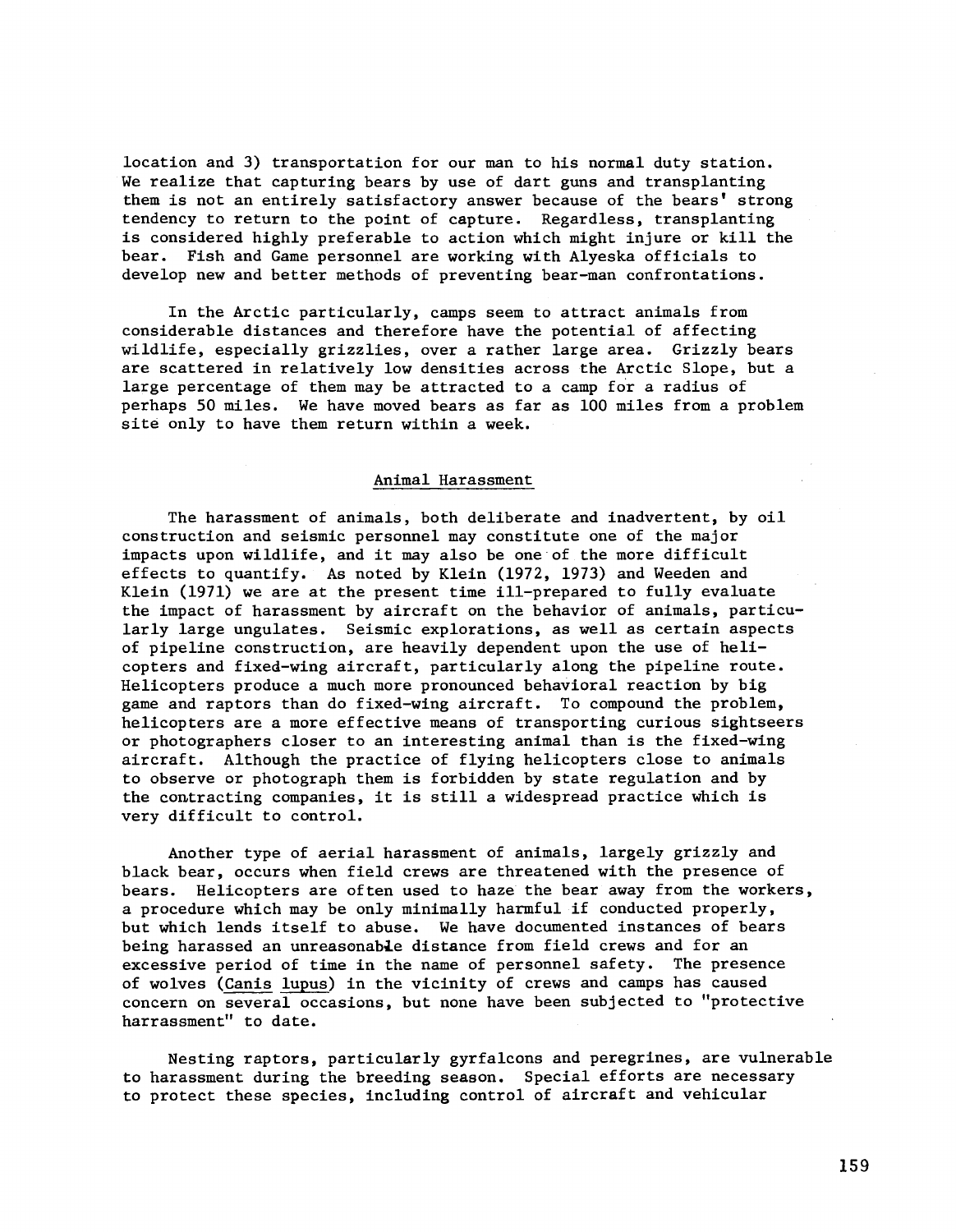use close to known raptor nesting areas, especially in the period April 15 to July 30. In one instance, in spring 1974, the haul road near Sagwon Bluffs along the Sagavanirktok River was diverted away from the top of the bluff to prevent disturbance by vehicles and sightseers.

#### Impedence of Animal Movements

The potential for blocking animal movements by construction of the pipeline is a subject which has received widespread attention (Child,

1973). It has been widely hypothesized that the pipeline would present a physical, visual, and perhaps auditory barrier to the free movement of animals. The species potentially most affected is the barren ground caribou, although other big game species, such as moose and bison (Bison bison), might be affected to a lesser degree. This problem was recognized early in the planning process for pipeline construction. Technical Stipulation 2.5.4.1 of the Department of the Interior and State of Alaska right-of-way leases states: "Lessees shall construct and maintain the pipeline, both buried and above ground sections, so as to assure free passage and movement of big game animals."

The problem of allowing "free passage" is complex; no one is sure what type of facilities will allow free passage to all species, or indeed if any facility will fully comply with this stipulation. Research by Child (1973) indicated that the majority of caribou approaching a simulated pipeline showed a tendency to avoid the structure; only 17.6 percent used ramps over the pipeline and 4.9 percent used underpasses, the rest did not 'cross. The degree to which crossing facilities were utilized depended somewhat on the age and sex composition of the groups, the degree of insect harassment, and chronology. There was some indication that caribou might become accustomed to using crossings with experience.

Movement of moose may also be impeded by the pipeline in areas where it is erected above ground. This could be important in locations in central Alaska where seasonal altitudinal movements of moose might be affected, particularly where the pipeline crosses valleys at points intermediate between summer and winter ranges. Some indications of the behavior of moose to obstructing pipelines have been obtained from observations on moose trails where inverted siphons made of 40-45 inch pipeline connecting portions of the Davidson Ditch near Fairbanks intersect moose travel routes (Burris, 1973). Moose trails tend to parallel the pipe but some crossings do occur under the pipe when it is supported six feet or more above the ground on a trestle. These observations, however, may reflect largely movements of cows and calves and the degree to which bulls may be affected is not known. These movements may also reflect adaptation of the animals to the presence of the pipe over a long period of time (the Davidson Ditch was completed in 1928). The degree of use of a crossing may also be affected by the physical surroundings and location of the underpass (LeResche and Lynch, 1973).

Pipeline construction design changes as the project evolved has increased the potential restrictions of large mammal crossings. Originally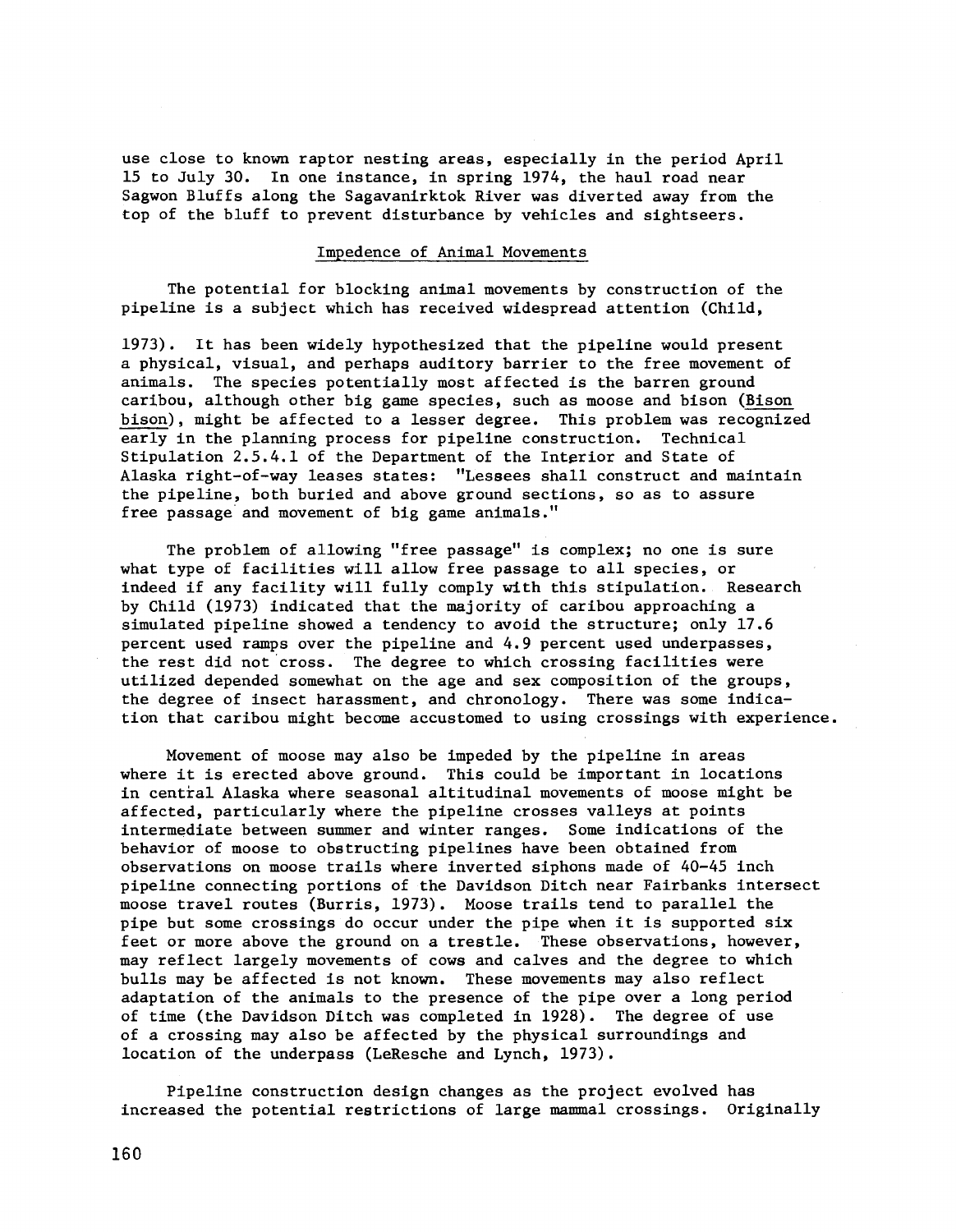it was anticipated that of the 796 miles of pipeline, approximately 600 miles would be buried. Construction difficulties and environmental concerns, chiefly involving the effect of a hot oil pipeline on permafrost soils, have modified construction plans and, at the present time, plans call for 426 miles to be buried with the remaining 370 miles constructed above ground.

Full compliance with stipulation 2.5.4.1 would require burial of pipeline in all areas utilized by big game. However, the state has recognized that the elevated construction mode might provide accomodation for some species of big game and aid in optimizing total environmental protection for the pipeline system. The Department has therefore recommended that in areas occupied by moose or bison, pipe should be elevated to a minimum of 10 feet at intervals of about 1,000 feet. In known caribou crossing areas we are recommending that pipe be buried; the Department contends that elevated crossings will not meet the stipulations regarding caribou movement. In a few areas, notably Atigun Canyon in the Brooks Range, there is concern that the presence of the pipeline might interfere with movements of Dall sheep between their winter and summer ranges.

# Further Development

Perhaps the most profound effect of the Alyeska Pipeline and oil development in the North in general will be the degree to which this development acts as a catalyst for further development. Construction of the pipeline haul road, which will become a State highway, through a vast area that previously had no road access will obviously allow and encourage further development. Additional airfields have been constructed at various points along the pipeline route and at least three of these will be turned over to the State for use as public airfields following the construction period. The pipeline haul road will inevitably encourage the development of additional roads, particularly to other areas of the south slope of the Brooks Range for the purpose of tapping rich mineral resources in these areas. The State Department of Highways is presently proposing a road from Prospect (on the pipeline) west to Kobuk, on the south side of the Brooks Range. It is likely that road access will also encourage development of timber harvest in the central portion of the State. With increased access and increased familiarity with the Far North, additional recreational and commercial use of the game resources is a certainty.

Development means people. All development activities bring more people to the State, particularly the remote areas of central and northern Alaska. Many of these will be present only during the construction period, but certainly the population of the State will increase and the number of people in remote areas will remain much higher than it has been in the past. Increased hunting pressure, increased animal-people problems and some degree of animal displacement and habitat destruction will inevitably be the ultimate result.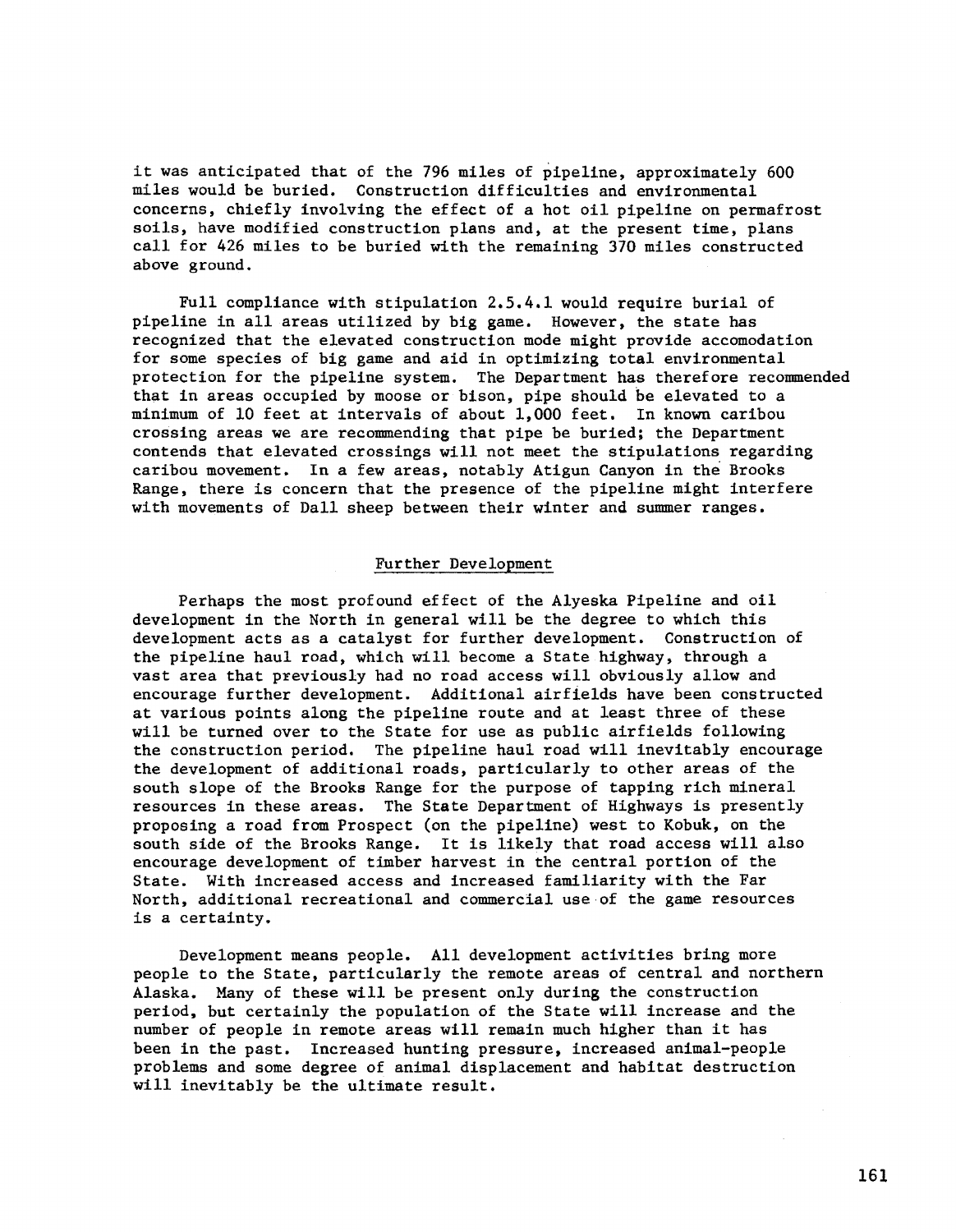# Effects of Development on Land Ownership and Use

One further effect of oil and other industrial development of the North should be mentioned. Before the pipeline permit could be issued, it was necessary that the native land claims issue be settled by the passage of the Alaska Native Claims Settlement Act of 1971. National concern regarding oil and pipeline development in Alaska undoubtedly contributed directly to the inclusion in this Act of very large Federal withdrawals for the purposes of national forests, wild and scenic rivers, national wildlife refuges, and national parks. These Federal withdrawals, particularly those for national parks, will have profound effects on the availability of land and wildlife for public hunting and other appropriative uses of renewable resources. For example, proposed park withdrawals in the Wrangell Mountains and central Brooks Range would remove two of the best areas in the State for public hunting of Dall sheep, thereby concentrating increasing numbers of hunters elsewhere. It may seem strange to attribute withdrawal of large areas for parks and refuges to oil development, but I believe there is a direct cause and effect relationship in this instance.

In addition, the advent of oil development in the Arctic has caused a change of attitude in wildlife management to a more conservative approach among people both within Alaska and outside the State. A tenmile wide corridor along the pipeline from the Yukon north has been closed to hunting and pressure is being received for further restrictions on hunting of many species throughout the Interior and Arctic.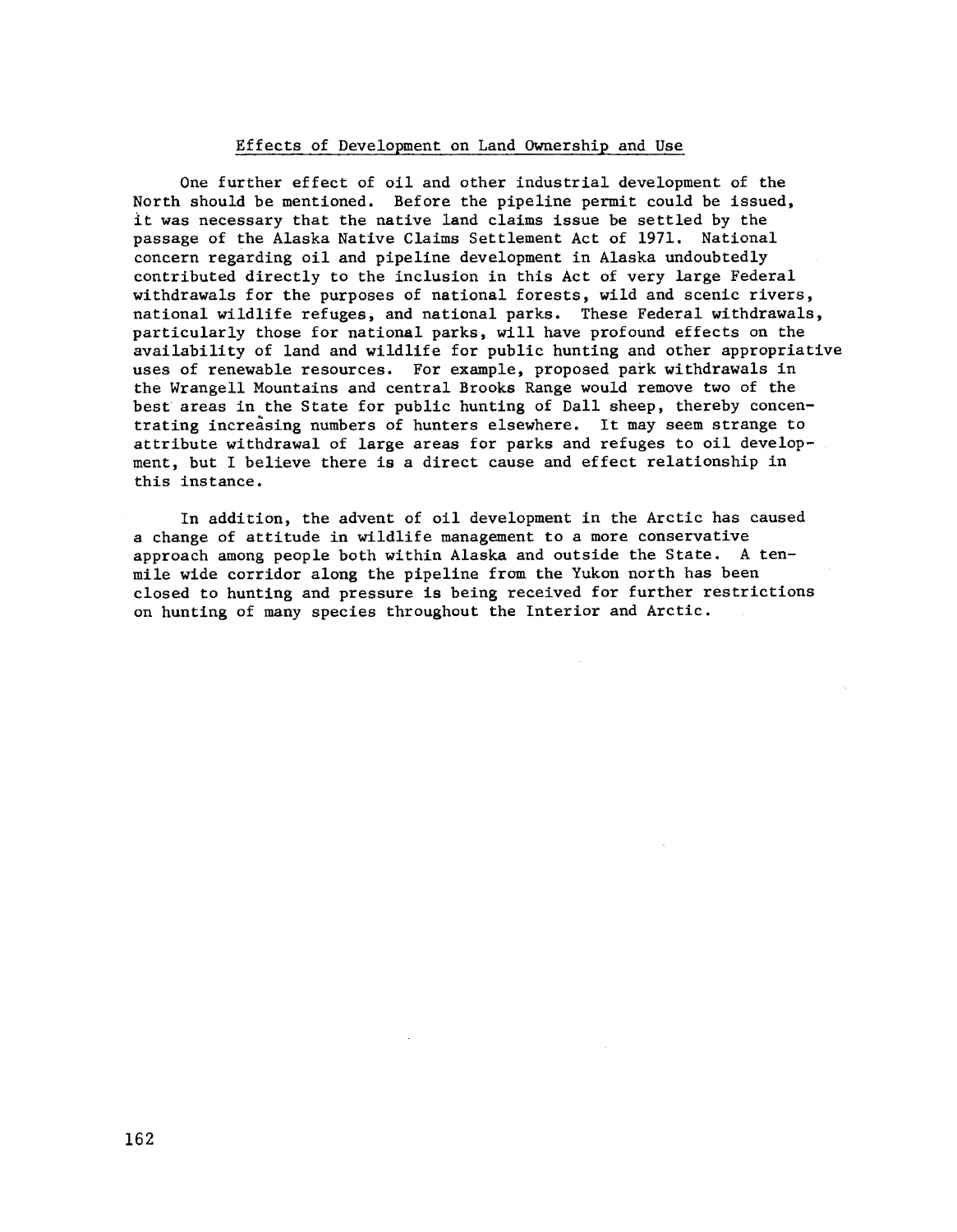## Summary

1) Now that a permit for the oil pipeline from Prudhoe Bay to Valdez has been issued, construction of the haul road is underway with pipeline construction to follow shortly.

2) On the North Slope, river valleys constitute critical habitat for many species. Exploration and development activities tend to be concentrated in these valleys, thereby magnifying the effect on wildlife.

3) One of the chief impacts on wildlife of oil development activities to date has been the problem of animal-man interactions, largely involving black and grizzly bears.

4) Inadvertent and deliberate harassment of animals by the use of aircraft, particularly helicopters, may have an important effect on big game and especially on nesting raptors.

5) The effect of the pipeline in interrupting or preventing animal movements has attracted much attention and study. Effects of such impedence will be very difficult to quantify.

6) One of the most profound effects of oil development will be the degree to which present development will act as a catalyst for further development of oil, road access, mining, timber production and increased use of game.

7) Petroleum developmental activities in the Arctic and subarctic result in increased human activity in areas that previously had very little. The degree to which additional human population may affect wildlife is difficult to predict.

8) Oil development, particularly in the Arctic, contributed to the withdrawal of large areas for Federal management. These withdrawals will have a profound negative effect upon the availability of game for public hunting and the distribution of hunters within the State.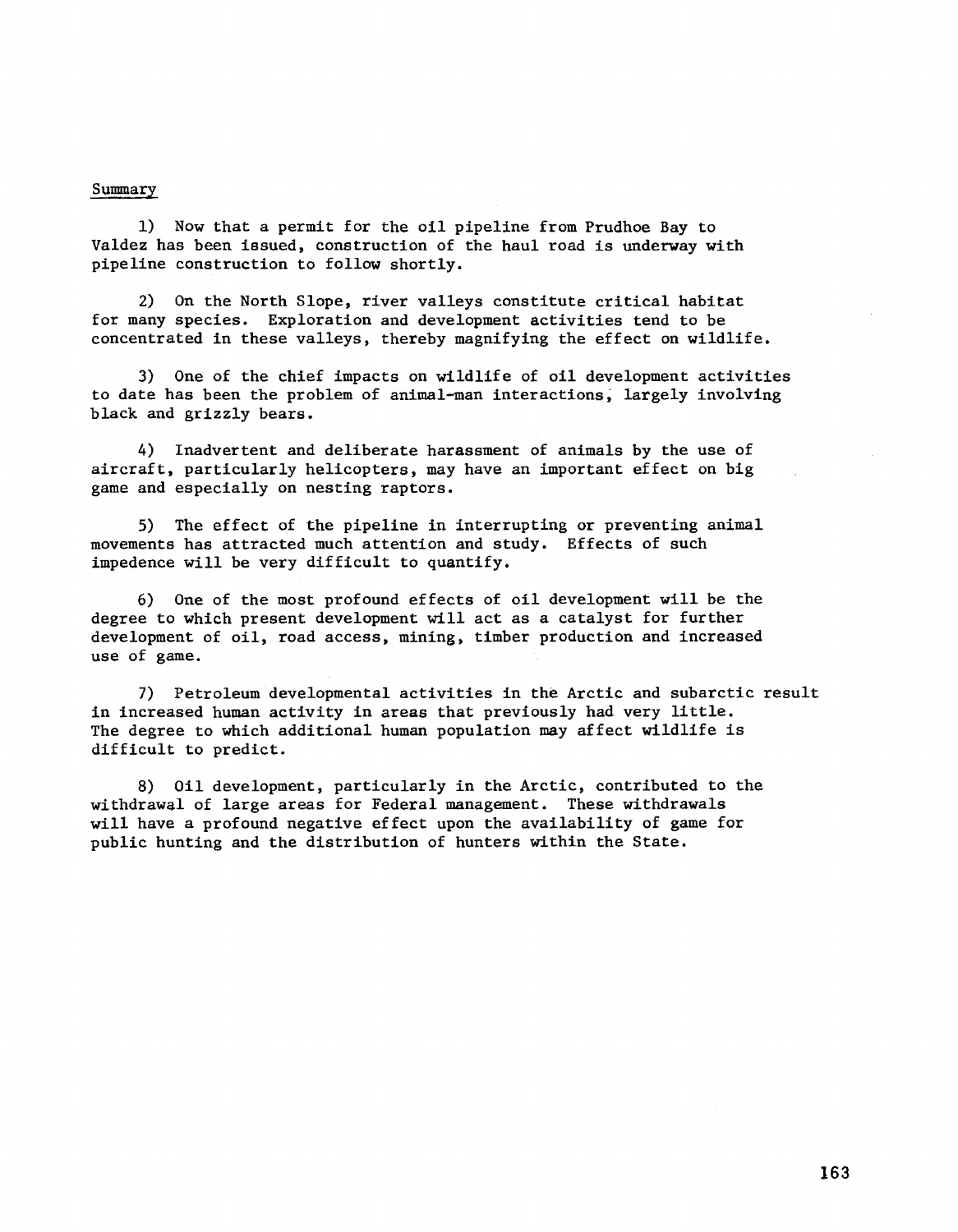#### LITERATURE CITED

- Bartonek, J. C., J. King, and H. K. Nelson. 1971. Problems confronting migratory birds in Alaska. Trans. N. Am. Wild!. and Nat. Resour. Conf. 36:345-361.
- Burns, J. J., and J. E. Morrow. 1973. The Alaskan Arctic marine mammals and fisheries. 5th Int. Congr., Fondotion Francaise D'Etudes Nordiques. Arctic Oil and Gas: problems and possibilities. (In press.)
- Burris, 0. E. 1973. Letter of September 12, 1973 to Morris J. Turner. Alaska Dept. Fish and Game files, Fairbanks.
- Child, K. N. 1973. The reactions of barren-ground caribou (Rangifer tarandus granti) to simulated pipeline and pipeline crossing structures at Prudhoe Bay, Alaska. Alaska Coop. Wildl. Res. Unit, College. 51pp.
- Klein, D. R. 1972. Problems in conservation of mammals in the North. Biol. Conserv. 4(2):97-101.
	- 1973. The impact of oil development in the northern environment. Petrolia e Ambiente (109-121). Proc. 3rd Interpetrol Congr., Rome.
- LeResche, R. E., and G. M. Lynch. 1973. A trap for free-ranging moose. J. Wildl. Manage. 37(1):87-89.
- McKnight, D. E., and B. L. Hilliker. 1970. The impact of oil development on waterfowl populations in Alaska. Proc. 50th Conf. Western Assoc. State Game and Fish Comm., Victoria, B. C. July 13-16, 1970. 12pp.
- Weeden, R. B., and D. R. Klein. 1971. Wildlife and oil: a survey of critical issues in Alaska. The Polar Record 15(97):479-494.